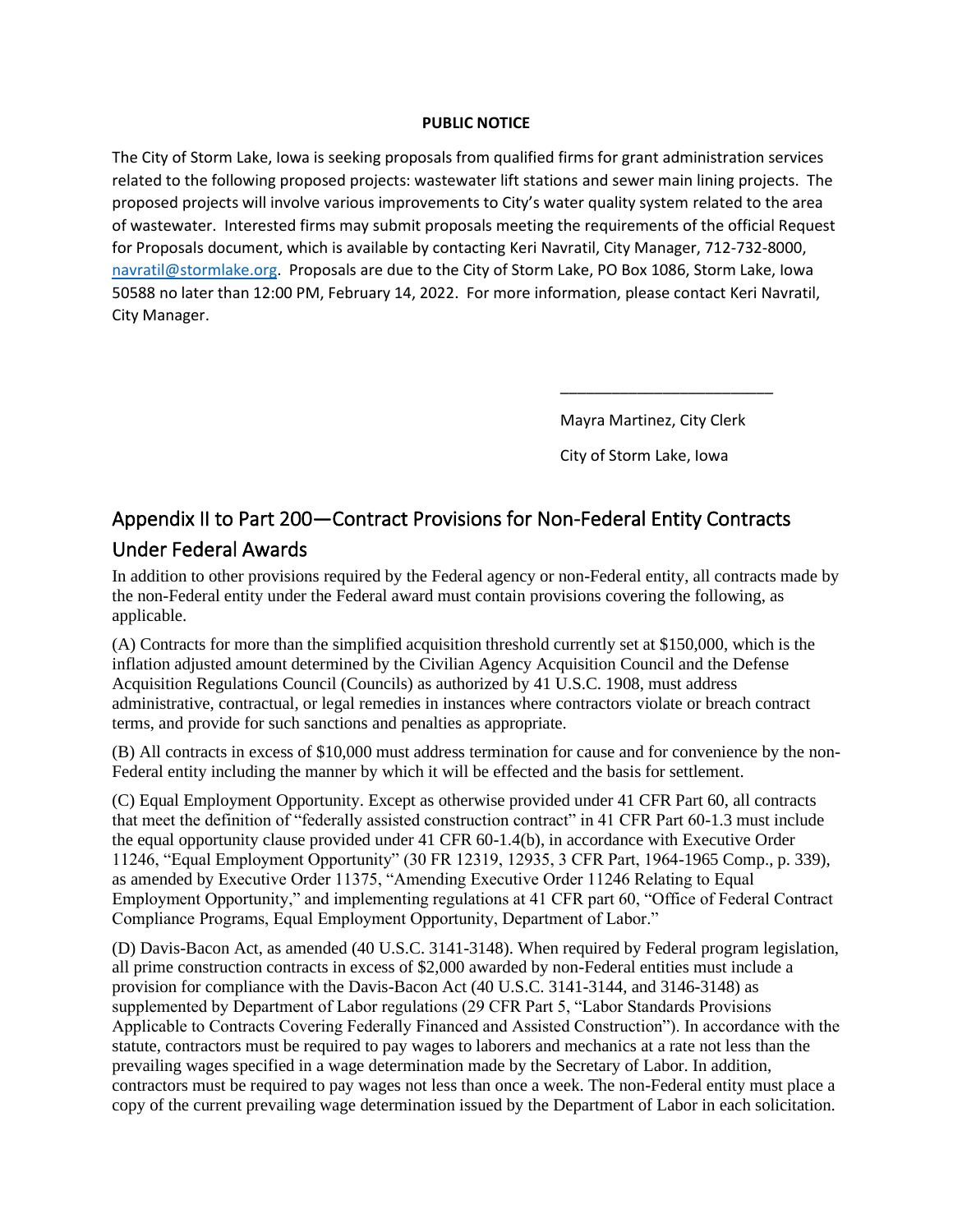The decision to award a contract or subcontract must be conditioned upon the acceptance of the wage determination. The non-Federal entity must report all suspected or reported violations to the Federal awarding agency. The contracts must also include a provision for compliance with the Copeland "Anti-Kickback" Act (40 U.S.C. 3145), as supplemented by Department of Labor regulations (29 CFR Part 3, "Contractors and Subcontractors on Public Building or Public Work Financed in Whole or in Part by Loans or Grants from the United States"). The Act provides that each contractor or subrecipient must be prohibited from inducing, by any means, any person employed in the construction, completion, or repair of public work, to give up any part of the compensation to which he or she is otherwise entitled. The non-Federal entity must report all suspected or reported violations to the Federal awarding agency. \* Not applicable for FEMA funded projects.

(E) Contract Work Hours and Safety Standards Act (40 U.S.C. 3701-3708). Where applicable, all contracts awarded by the non-Federal entity in excess of \$100,000 that involve the employment of mechanics or laborers must include a provision for compliance with 40 U.S.C. 3702 and 3704, as supplemented by Department of Labor regulations (29 CFR Part 5). Under 40 U.S.C. 3702 of the Act, each contractor must be required to compute the wages of every mechanic and laborer on the basis of a standard work week of 40 hours. Work in excess of the standard work week is permissible provided that the worker is compensated at a rate of not less than one and a half times the basic rate of pay for all hours worked in excess of 40 hours in the work week. The requirements of 40 U.S.C. 3704 are applicable to construction work and provide that no laborer or mechanic must be required to work in surroundings or under working conditions which are unsanitary, hazardous or dangerous. These requirements do not apply to the purchases of supplies or materials or articles ordinarily available on the open market, or contracts for transportation or transmission of intelligence.

(F) Rights to Inventions Made Under a Contract or Agreement. If the Federal award meets the definition of "funding agreement" under 37 CFR §401.2 (a) and the recipient or subrecipient wishes to enter into a contract with a small business firm or nonprofit organization regarding the substitution of parties, assignment or performance of experimental, developmental, or research work under that "funding agreement," the recipient or subrecipient must comply with the requirements of 37 CFR Part 401, "Rights to Inventions Made by Nonprofit Organizations and Small Business Firms Under Government Grants, Contracts and Cooperative Agreements," and any implementing regulations issued by the awarding agency.

(G) Clean Air Act (42 U.S.C. 7401-7671q.) and the Federal Water Pollution Control Act (33 U.S.C. 1251-1387), as amended—Contracts and subgrants of amounts in excess of \$150,000 must contain a provision that requires the non-Federal award to agree to comply with all applicable standards, orders or regulations issued pursuant to the Clean Air Act (42 U.S.C. 7401-7671q) and the Federal Water Pollution Control Act as amended (33 U.S.C. 1251-1387). Violations must be reported to the Federal awarding agency and the Regional Office of the Environmental Protection Agency (EPA).

(H) Debarment and Suspension (Executive Orders 12549 and 12689)—A contract award (see 2 CFR 180.220) must not be made to parties listed on the governmentwide exclusions in the System for Award Management (SAM), in accordance with the OMB guidelines at 2 CFR 180 that implement Executive Orders 12549 (3 CFR part 1986 Comp., p. 189) and 12689 (3 CFR part 1989 Comp., p. 235), "Debarment and Suspension." SAM Exclusions contains the names of parties debarred, suspended, or otherwise excluded by agencies, as well as parties declared ineligible under statutory or regulatory authority other than Executive Order 12549.

(I) Byrd Anti-Lobbying Amendment (31 U.S.C. 1352)—Contractors that apply or bid for an award exceeding \$100,000 must file the required certification. Each tier certifies to the tier above that it will not and has not used Federal appropriated funds to pay any person or organization for influencing or attempting to influence an officer or employee of any agency, a member of Congress, officer or employee of Congress, or an employee of a member of Congress in connection with obtaining any Federal contract,